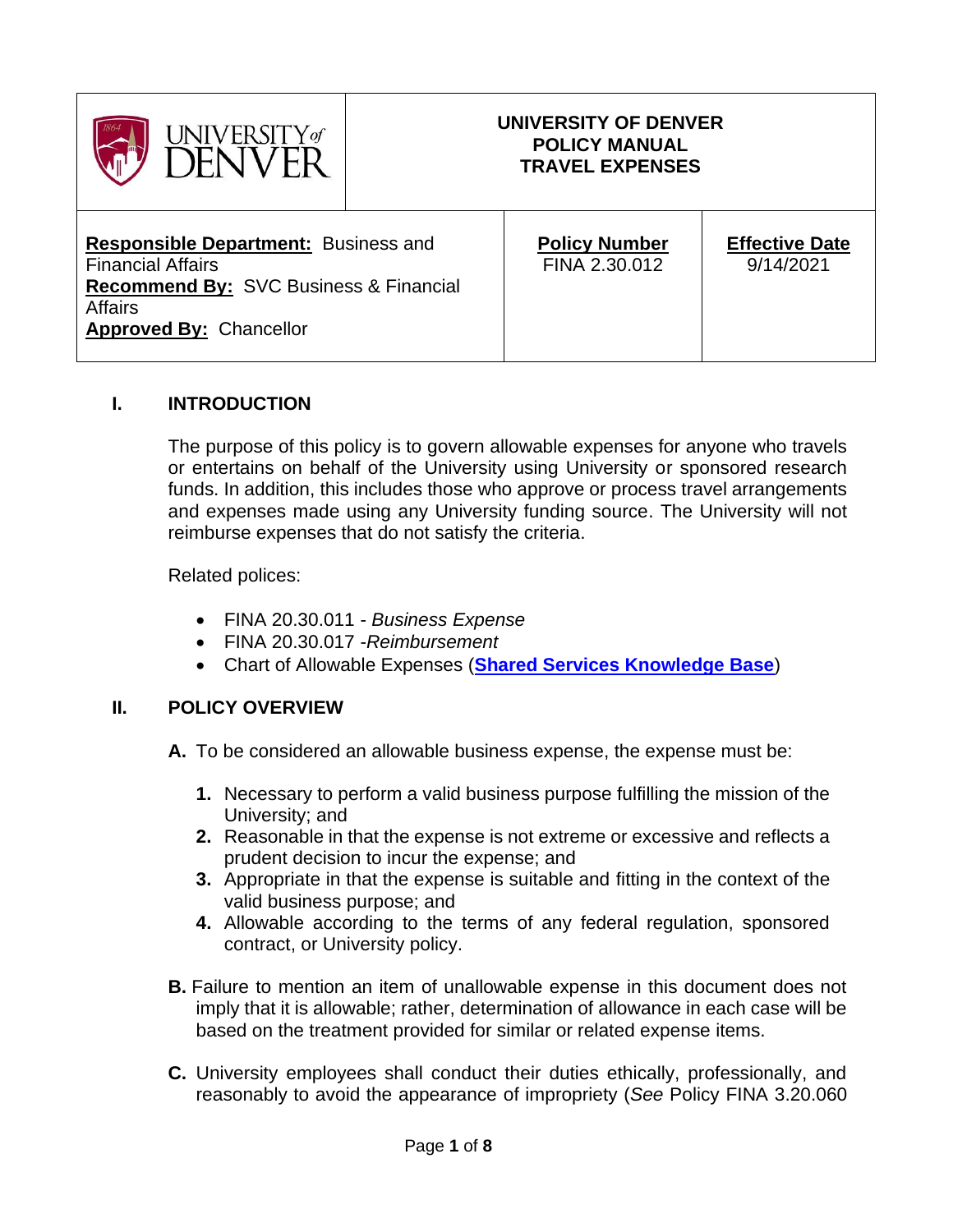*Conflict of Interest*). Individuals involved in any transaction that violates University policies, laws, regulations, rules, contracts, grants, and donor restrictions will be held personally liable regardless of when the approval occurred. Departments and/or grants may impose restrictions in addition to those listed in University policies and procedures.

**D. Alcohol** -The purchase and use of alcohol places significant legal exposure on the University. Therefore, the use of alcohol for business meals and entertainment purposes should be kept to a minimum. Alcohol may never be charged to federally sponsored projects. Any meals being charged to a federal grant must have all alcohol clearly itemized on the expense report and must be charged to a non-federal funding source.

# **E. General Considerations**

- **1.** Travelers should neither gain nor lose personal funds as a result of business travel on behalf of the University of Denver.
- **2.** Obtain necessary approvals and travel documents prior to your travel.
- **3.** When deciding on transportation, lodging, and airfare options, the traveler must determine the most reasonable cost for the University and exercise sound judgment using factors such as convenience, necessary accommodations, and safety issues.
- **4.** Travelers shall use University contracted travel suppliers, credit card, and booking and expense management tools. *See* the **[Chart of Allowable](https://dusharedservicescenter.freshdesk.com/support/solutions/articles/30000037291-chart-of-allowable-travel-and-entertainment-expenses)  [Travel and Entertainment Expenses](https://dusharedservicescenter.freshdesk.com/support/solutions/articles/30000037291-chart-of-allowable-travel-and-entertainment-expenses)** for further guidance.
- **5.** Book airline tickets as far in advance as possible (ideally 14 days or more) to obtain advance purchase discounts and optimal travel times.
- **6.** Follow the terms of sponsored research agreements for travel under such agreements.
- **F.** Individual units (e.g., schools, departments, institutes, and divisions) have budgetary oversight for travel expenditures and therefore may establish travel procedures that reduce allowable expenses to a level below that available through the University policy. A unit may also require a greater degree of documentation for expenses than the University level (e.g., the unit may require receipts for meals over \$25, instead of the \$75 limit established in the policy). If so, the unit must ensure that its travelers comply with its unit-level procedures before approving reimbursement. The University audit of expenses will not consider local procedures.

# **G. Exceptions**

University travelers seeking an exception must request the exception prior to incurring the expense and must demonstrate a valid business need. The Chancellor, the Provost, or the Senior Vice Chancellor for Business and Financial Affairs may grant exceptions to these policies on an individual basis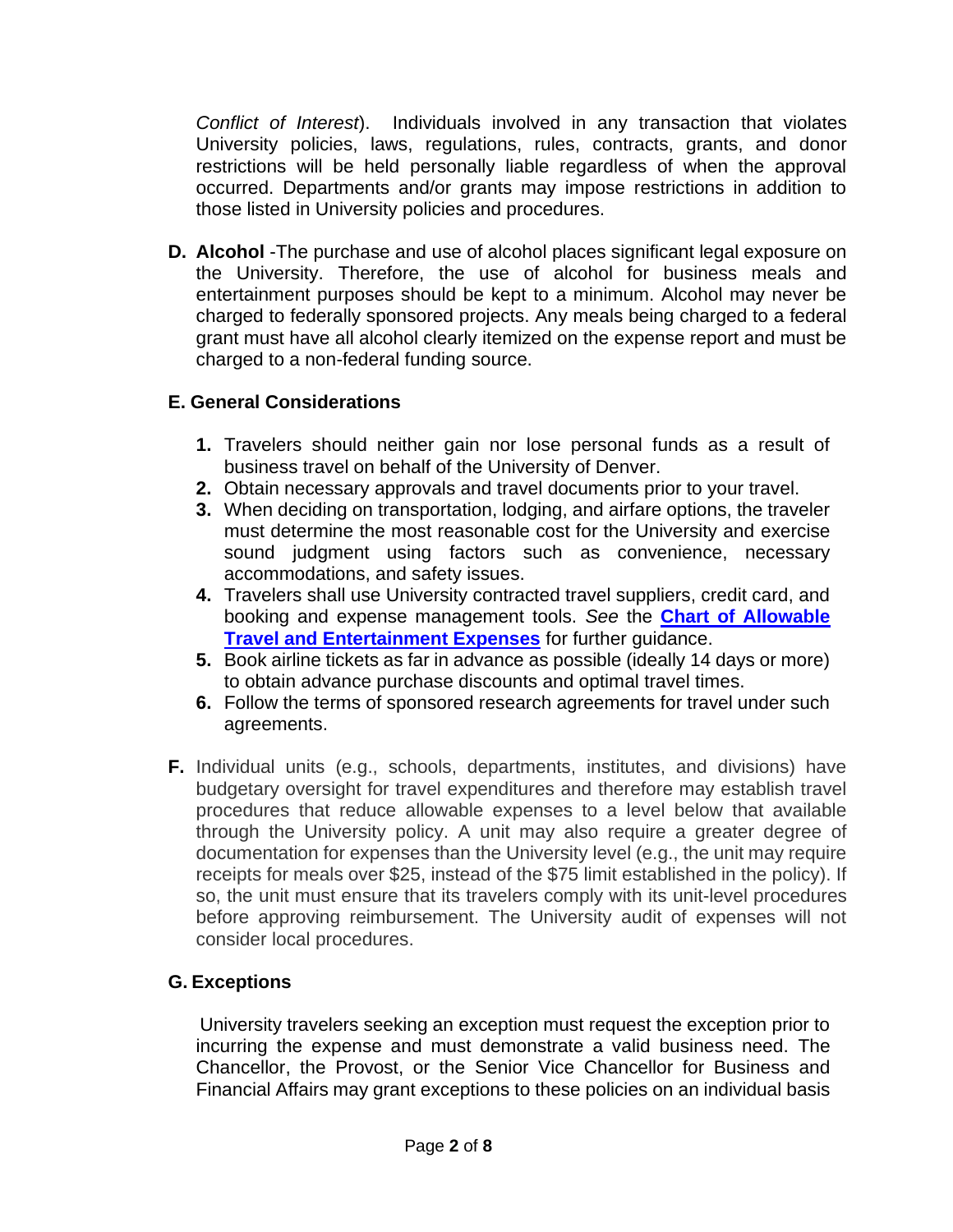if the exception is in the best interest of the University, is not in violation of any law or regulation and consistent with all other applicable University policies and procedures.

## **III. PROCESS OVERVIEW**

## **A. Pre- and Post-Trip Planning**

- **1.** Funding Sources University travelers are responsible for understanding and adhering to specific restrictions that may be required by the funder. These restrictions supersede any restrictions outlined in this policy.
- **2.** Alternatives to Travel Please consider videoconferencing or web conferencing as an alternative to travel. The University provides a variety of options, including desktop videoconferencing.
- **3.** All international travel for faculty and staff must be approved using the Request feature in Pioneer Travel and Expense, prior to travel.

## **B. Cash Advances**

Employees may request an advance 14 days before an authorized business trip or hosted event. However, since reimbursement only takes a few days once approved by the unit, cash advances should be limited to employees with a compelling financial need.

A cash advance cannot be used to pay per diem in advance, including hotel per diem. Cash advances must be properly substantiated and submitted per the University's accountable plan. For specific requirements, *see* Policy FINA 2.30.017 - *Reimbursement*.

The employee must submit the cash advance for approval to their immediate supervisor or higher administrative authority. When the amount is greater than or equal to \$5,000 and less than \$10,000, additional approval is required by one of the following:

- a department chair of an academic unit
- a department manager of a non-academic unit
- the senior university officer responsible for the budget charged

Cash advances equal to or greater than \$10,000 require approval from the Chancellor, Senior Vice Chancellor, Vice Chancellor, Vice Provost/Senior Associate Provost, or Dean.

## **C. Submission and Approval of Expenses**

All travel and entertainment related expenses must be substantiated and submitted for approval within 30 days after the expense is incurred, or upon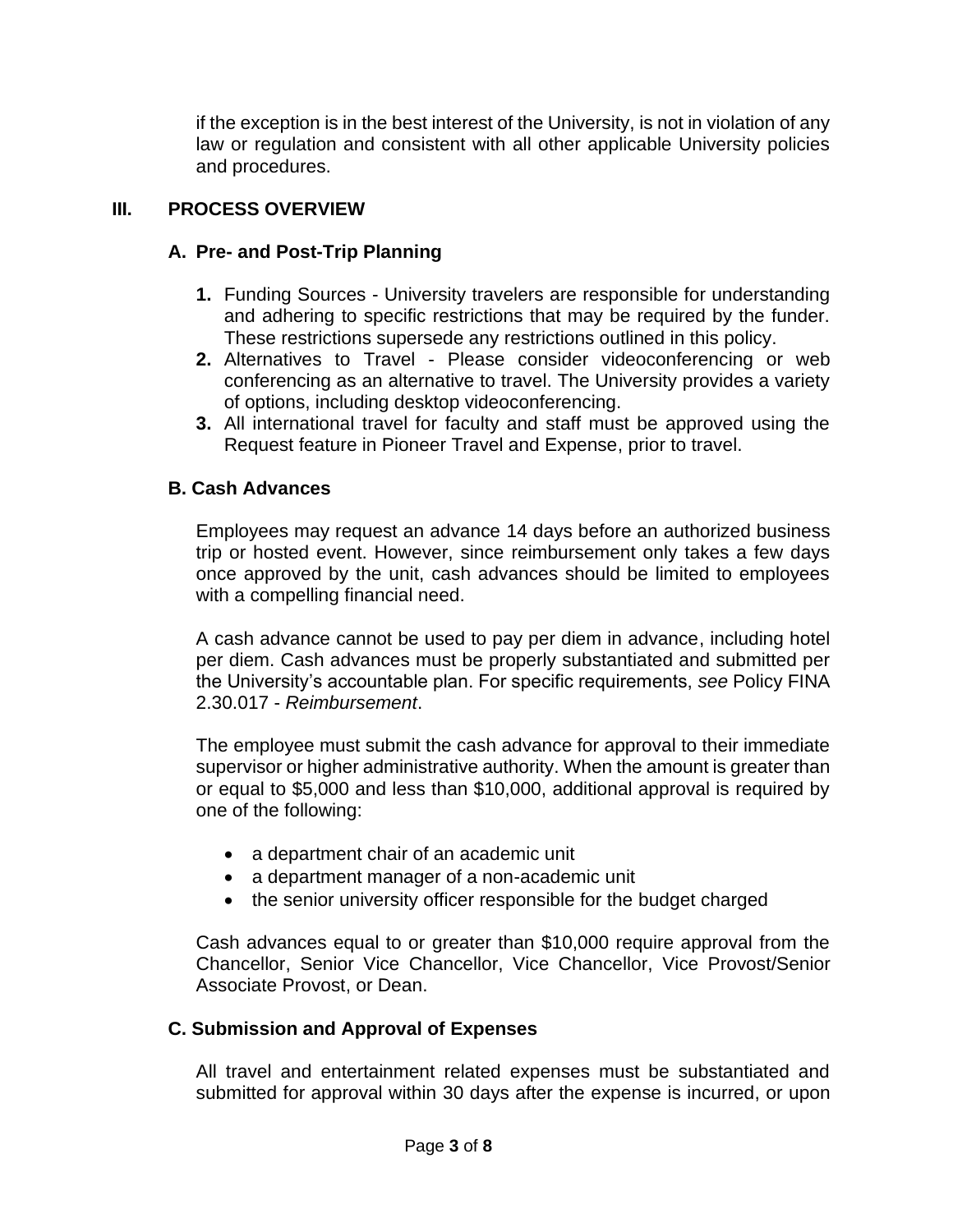completion of a trip. Expenses that are not submitted in a timely manner will be reported to the IRS as taxable income after 90 days. For additional detail, please see accountable plan rules in the [Shared Services Knowledge Base](https://dusharedservicescenter.freshdesk.com/support/solutions/articles/30000033789) (login required).

# **D. Approvers**

Approvers are responsible for verifying that funds are available for the trip and that any required approvals have been obtained prior to departure (e.g. approval for foreign travel under sponsored projects or high-risk travel areas). Approval of the Expense Report in Pioneer Travel and Expense will be evidence of the reasonableness of the claim, the availability of funds, and the necessity of the trip in furtherance of University business.

## **E. Pre-Trip Approval**

The traveler is responsible for obtaining trip pre-approval from their division.

#### **F. Federally Funded or Non-Federally Funded Sponsored Projects or Programs**

In order for sponsored project or program funds to pay for travel to scientific, technical, or scholarly meetings, the trip must be approved by the principal investigator as being of definite value to the work covered under the sponsor award. In certain cases, the principal investigator may need to seek sponsor approval for the trip. Sponsor approval requests should be coordinated well in advance of the trip through the Office of Research and Special Programs (ORSP).

Normally, travel to scientific and scholarly meetings at the sponsor's expense will be limited to project personnel. However, other factors such as the size of the project and the agenda of the meeting may justify sending additional participants. Travel costs incurred by large groups for special activities of the project must be approved in writing by the sponsoring agency and the principal investigator. When a large group attends a scientific meeting, an attempt should be made to obtain reduced rates for travel and hotel accommodations.

Refer to the sponsor guidelines for specific compliance requirements. Questions on sponsor award travel should be directed to ORSP. Questions about group travel should be directed to University's travel management company.

#### **Airline Requirements for Federally Funded Sponsored Research Projects**

Under the [Fly America Act \(FAA\),](https://www.gsa.gov/policy-regulations/policy/travel-management-policy/fly-america-act) government regulations require the use of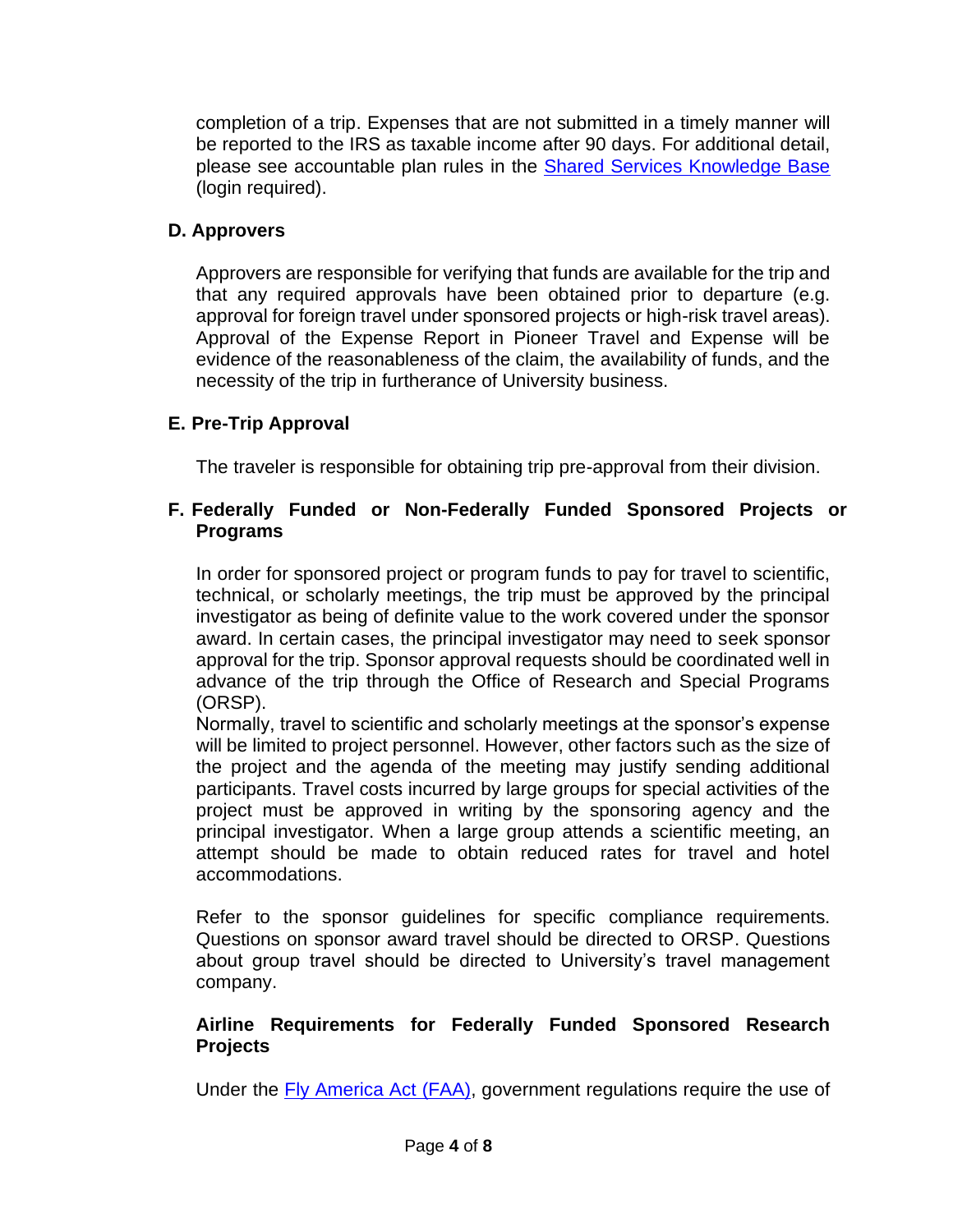a U.S. air carrier when traveling outside the U.S. In some instances, a non-U.S. air carrier may be used if it meets one or more of the exceptions criteria listed in the Federal Travel Regulation (FTR) guidelines.

## **G. Emergency Contacts**

Travelers must complete and maintain their profile information, including mobile phone numbers and contact details, within the Pioneer Travel and Expense system (Concur). This information will be used to contact you in the event of an emergency or safety check.

# **H. Emergencies When Traveling Overseas**

The University has contracted with International SOS to provide worldwide access to emergency and medical assistance services 24 hours a day. International SOS services are designed to help travelers with access to medical, personal, travel, security, and legal services when away from home. Call International SOS at any time to gain assistance with simple or critical matters.

For additional information, including contact information, and to print an International SOS card, visit Enterprise Risk Management's website [here.](https://www.du.edu/risk/international_travel/health_abroad.html)

# **I. Accidents, Thefts, and Other Safety Issues**

Accidents, thefts, and other crimes while traveling on University business must be reported immediately to the proper authorities, consistent with local/state laws. In addition, travelers must report issues to their home department and/or Campus Safety as soon as possible.

# **J. Booking Reservations**

Travel arrangements shall be made through Pioneer Travel and Expense's online booking tool (Concur) or by calling the University's travel management company. This ensures that travelers are receiving University contracted rates and support while traveling. For exceptions and guidance see the Chart of Allowable Travel and Entertainment Expenses in [the Shared Services](https://dusharedservicescenter.freshdesk.com/support/solutions/30000035273)  [Knowledge Base.](https://dusharedservicescenter.freshdesk.com/support/solutions/30000035273)

# **K. Reservation Timing**

Travel planning should be completed as far in advance as possible, ideally 14 days or more. Advance travel planning is key to obtaining the lowest airfares and securing first choice flight times and room accommodations.

## **L. Itinerary Changes**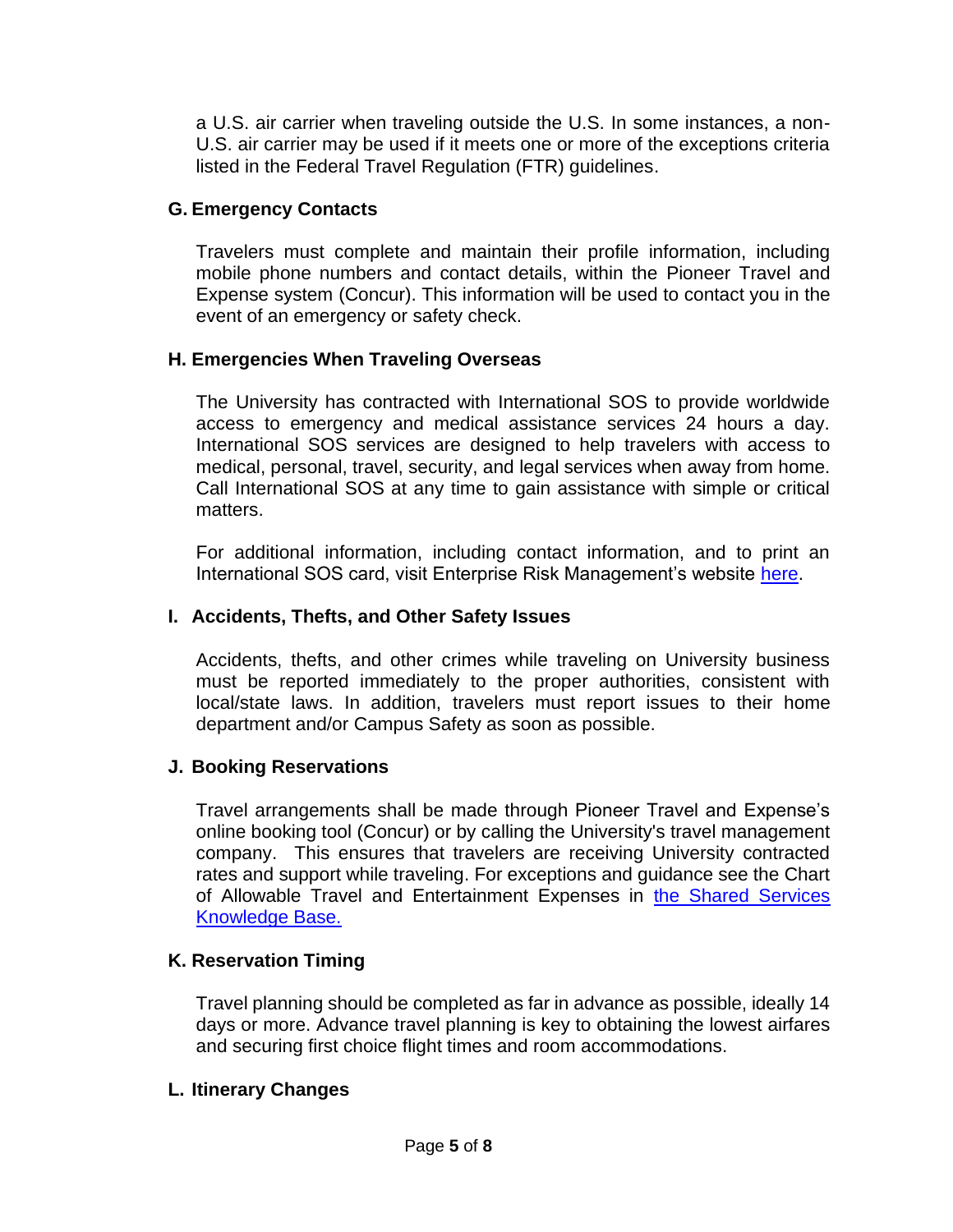Fees associated with changes, provided there is a business reason, are allowable. To be allowable on a sponsored research project, the change fee must be justified as having a direct benefit to the research.

## **M. Travel Time**

Individuals can fly on either University or personal time based on best flight times. See **[FLSA rules](https://www.dol.gov/whd/regs/compliance/whdfs22.pdf)** regarding compensation during travel time.

#### **N. Documentation**

To maintain compliance with IRS regulations and the University of Denver's Accountable Plan, a statement of business purpose must be recorded for all transactions processed using University funds along with detailed receipts as required.

The business purpose statement provides a clear concise explanation of how each transaction is necessary and beneficial to the University. To substantiate the expense, the following should be documented:

- **1.** What was purchased or what services were provided
- **2.** Who the expense is for or who was in attendance (University affiliation should be included)
- **3.** When and where the expense took place
- **4.** Why the expense is reasonable and appropriate for University business

Expense approvers are responsible and accountable for verifying the necessity and appropriateness of all University purchases.

## **O. Receipt Requirements**

The chart below details the documentation required for business-related purchases processed using a University-issued P-Card or personal funds with a reimbursement request.

When a purchase is processed using University funds, whether via reimbursement or P-Card, the University is assuming ownership for those products or services, as well as the receipt. It is the responsibility of the individual processing the payment to obtain acceptable receipt documentation for submission when applicable.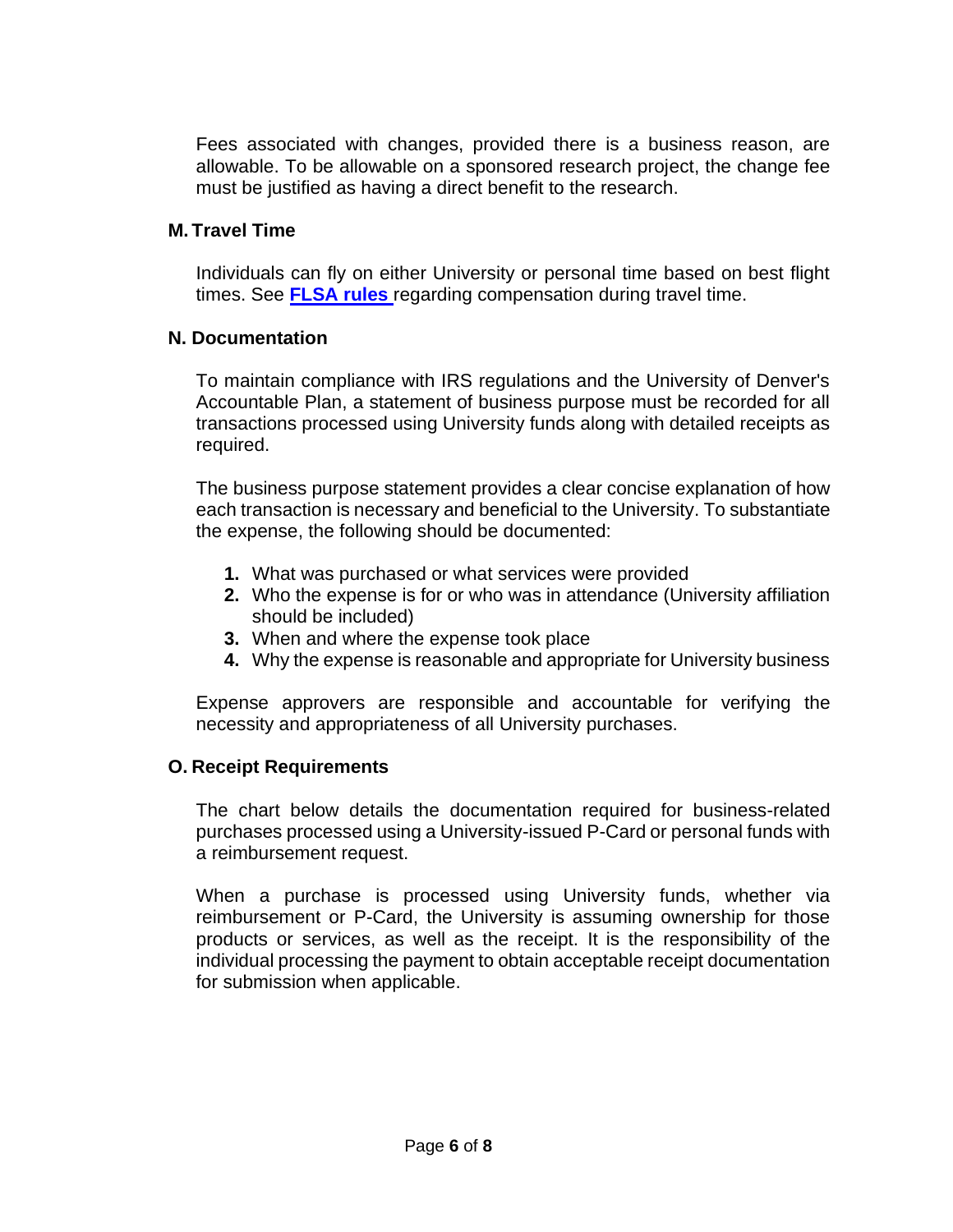Submission of receipt documentation must satisfy the following guidelines:

| <b>Expense Type</b>                  | <b>University Purchasing Card</b>                                                                               | <b>Personal</b><br><b>Funds</b> |
|--------------------------------------|-----------------------------------------------------------------------------------------------------------------|---------------------------------|
| Lodging<br>accommodation<br>expense) | (Room   Receipt required                                                                                        | Receipt<br>required             |
| Other<br>Travel/Non-<br>Travel       | If less than \$75, no receipt is required. If \$75   Receipt<br>or more, standard receipt specifications apply. | required                        |

The standard receipt specifications required for all submitted receipts include:

- **1.** Merchant name
- **2.** Transaction date
- **3.** List of items purchased or services provided (itemized receipt)
- **4.** Total amount paid
- **5.** Method of payment

# **P. Tax**

The University is a non-profit 501(c)(3) institution and as such is exempt from tax. University business travelers must make every reasonable effort to ensure that tax is not paid. For more information on tax exemptions, see [https://www.du.edu/controller/forms/.](https://www.du.edu/controller/forms/)

Foreign Value Added Tax (VAT) and Goods and Services Tax (GST) is an allowable business expense.

## **Q. Allowable Travel and Expense Guidance**

With the authority of the Senior Vice Chancellor of Business and Financial Affairs, Shared Services maintains a Chart of Allowable Travel and Entertainment Expenses in the **[Shared Services Knowledge Base](https://dusharedservicescenter.freshdesk.com/support/solutions/articles/30000033789)**.

## **IV. DEFINITIONS**

- **A. "Affiliate"** Any party acting on behalf of the University, such as contractors, consultants, volunteers, alum, donors, etc.
- **B. "Authorized Approver"** The individual responsible to ensure that each transaction is completed in accordance with the appropriate policies and procedures and that each transaction is appropriate in terms of scale, budget, and relation to the mission and goals of the unit and the University.

A transaction Authorized Approver cannot report to a transaction Requestor; nor